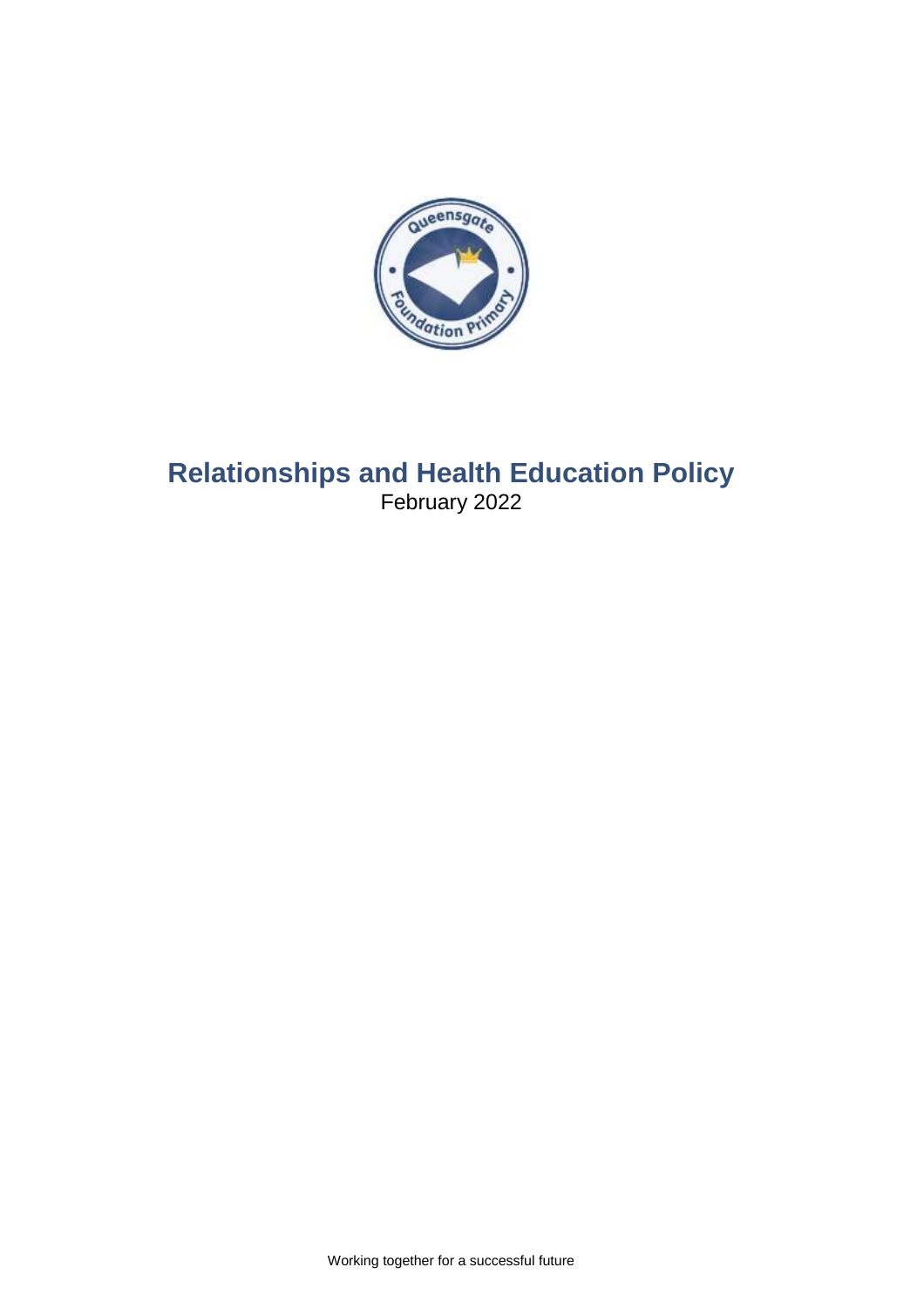## **RELATIONSHIPS AND HEALTH EDUCATION POLICY QUEENSGATE FOUNDATION PRIMARY SCHOOL**

#### **Policy Review**

This policy was adopted from The School Bus and will be reviewed by the Governing Board on an annual basis.

The policy was last reviewed and agreed by the Governing Board on 10<sup>th</sup> February 2022.

It will be reviewed again March 2023.

#### **Approved**



#### **Policy control**

| <b>Date</b>       | <b>Amendments / additions</b> | Reason                    |
|-------------------|-------------------------------|---------------------------|
| <b>March 2021</b> | <b>New Policy</b>             | <b>Change to guidance</b> |
|                   |                               |                           |
|                   |                               |                           |
|                   |                               |                           |
|                   |                               |                           |
|                   |                               |                           |
|                   |                               |                           |

Relationships and health education in primary schools became compulsory in September 2020 as planned; however, due to the impact of the coronavirus (COVID-19) pandemic, schools have been offered flexibility on when to begin delivering these subjects within the 2020/2021 academic year. Schools that are prepared to deliver teaching in these subjects and have assessed that they meet the requirements in the DfE's 'Relationships education, relationships and sex education (RSE) and health education' guidance are encouraged to begin delivering teaching as soon as practically possible, and no later than the start of the Summer term in 2021.. In these cases, a phased approach should be used (if needed) when introducing the subjects.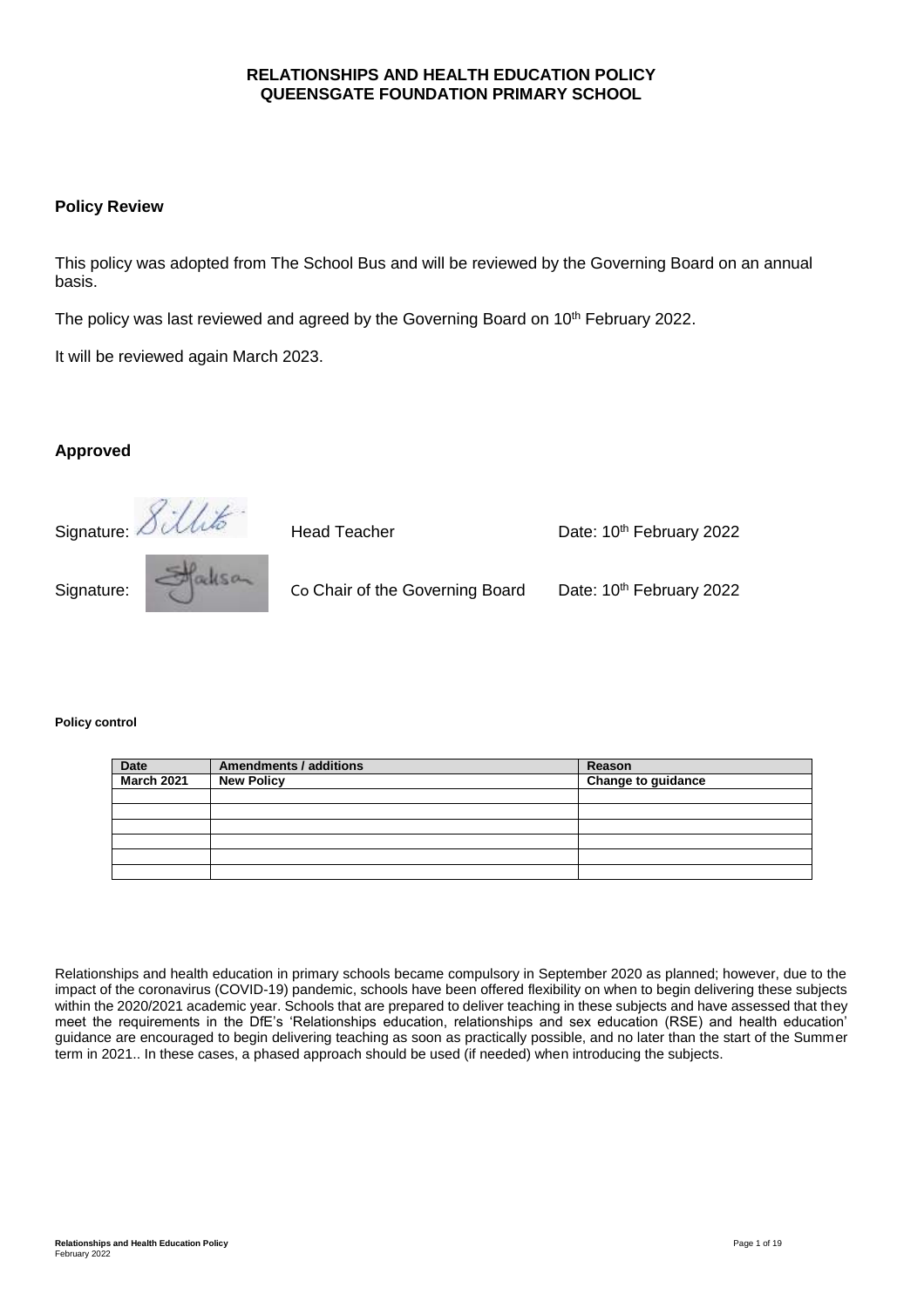## **Contents**

#### **[Statement of intent](#page-3-0)**

- 1. [Legal framework](#page-4-0)
- 2. [Roles and responsibilities](#page-4-1)
- 3. [Organisation of the curriculum](#page-5-0)
- 4. [Consultation with parents](#page-6-0)
- 5. [Relationships education overview](#page-6-1)
- 6. Health education overview
- 7. [PSHE education](#page-10-0) per year group
- 8. [Delivery of the curriculum](#page-13-0)
- 9. [Working with external experts](#page-14-0)
- 10. [Equality and accessibility](#page-15-0)
- 11. [Curriculum links](#page-15-1)
- 12. [Withdrawing from the subjects](#page-16-0)
- 13. [Behaviour](#page-16-1)
- 14. [Staff training](#page-17-0)
- 15. [Confidentiality](#page-17-1)
- 16. [Monitoring quality](#page-17-2)
- 17. [Monitoring and review](#page-18-0)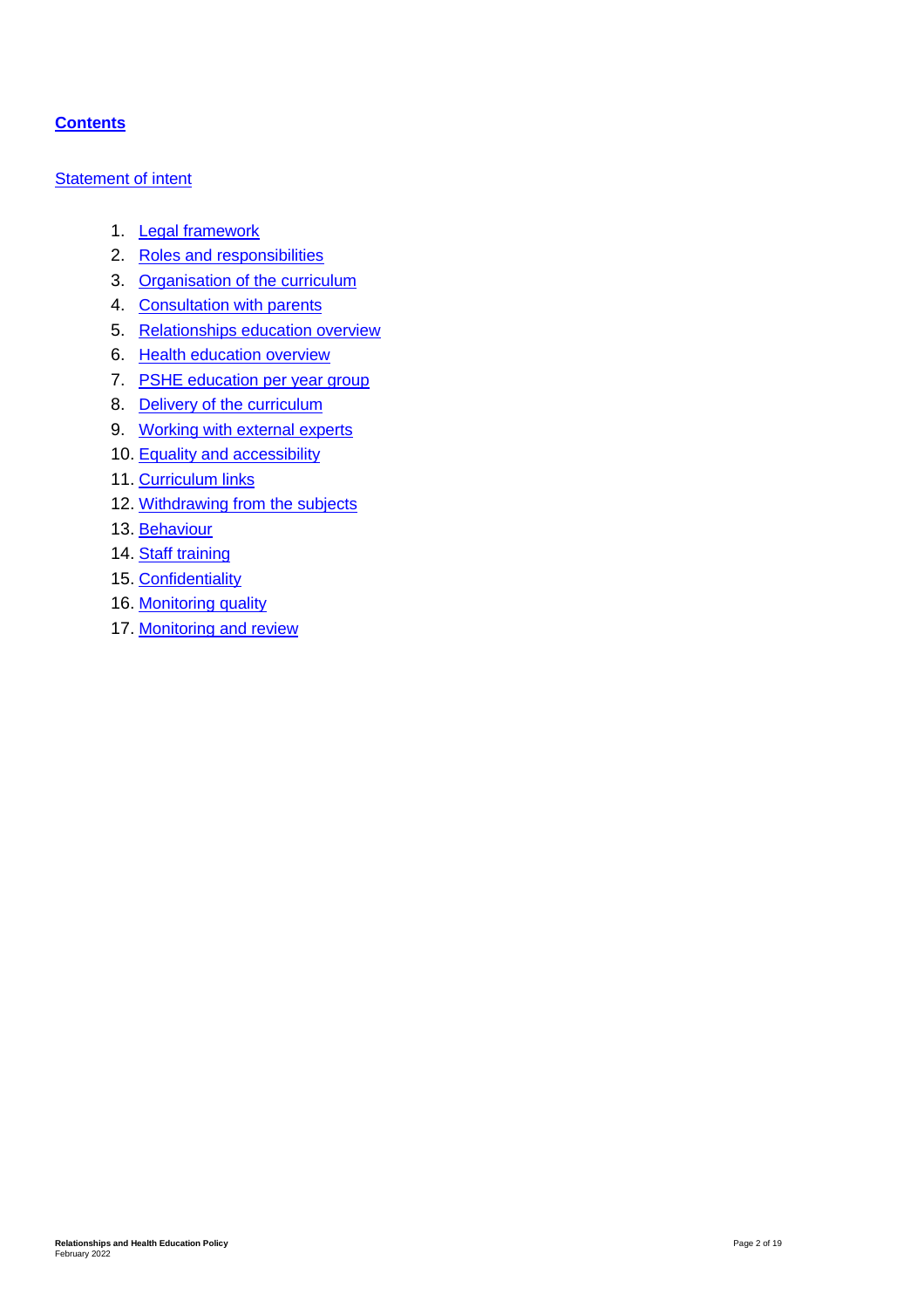#### <span id="page-3-0"></span>**Statement of intent**

At Queensgate Foundation Primary School, we understand that pupils must be provided with an education that prepares them for the opportunities, responsibilities and experiences of adult life. A key part of this relates to relationships education, which must be delivered to every primary-aged pupil. At Queensgate we teach sex education and health education.

Relationships education focusses on giving pupils the knowledge they need to make informed decisions about their wellbeing, health and relationships, and to build their self-efficacy. Health education focusses on equipping pupils with the knowledge they need to make good decisions about their own health and wellbeing.

We understand our responsibility to deliver a high-quality, age-appropriate and evidence-based relationships, sex and health curriculum for all our pupils. This policy sets out the framework for our relationships, sex and health curriculum, providing clarity on how it is informed, organised and delivered.

#### Signed by:

| Headteacher        | Date: | 10 <sup>th</sup> March 2022 |
|--------------------|-------|-----------------------------|
| Chair of governors | Date: | 10 <sup>th</sup> March 2022 |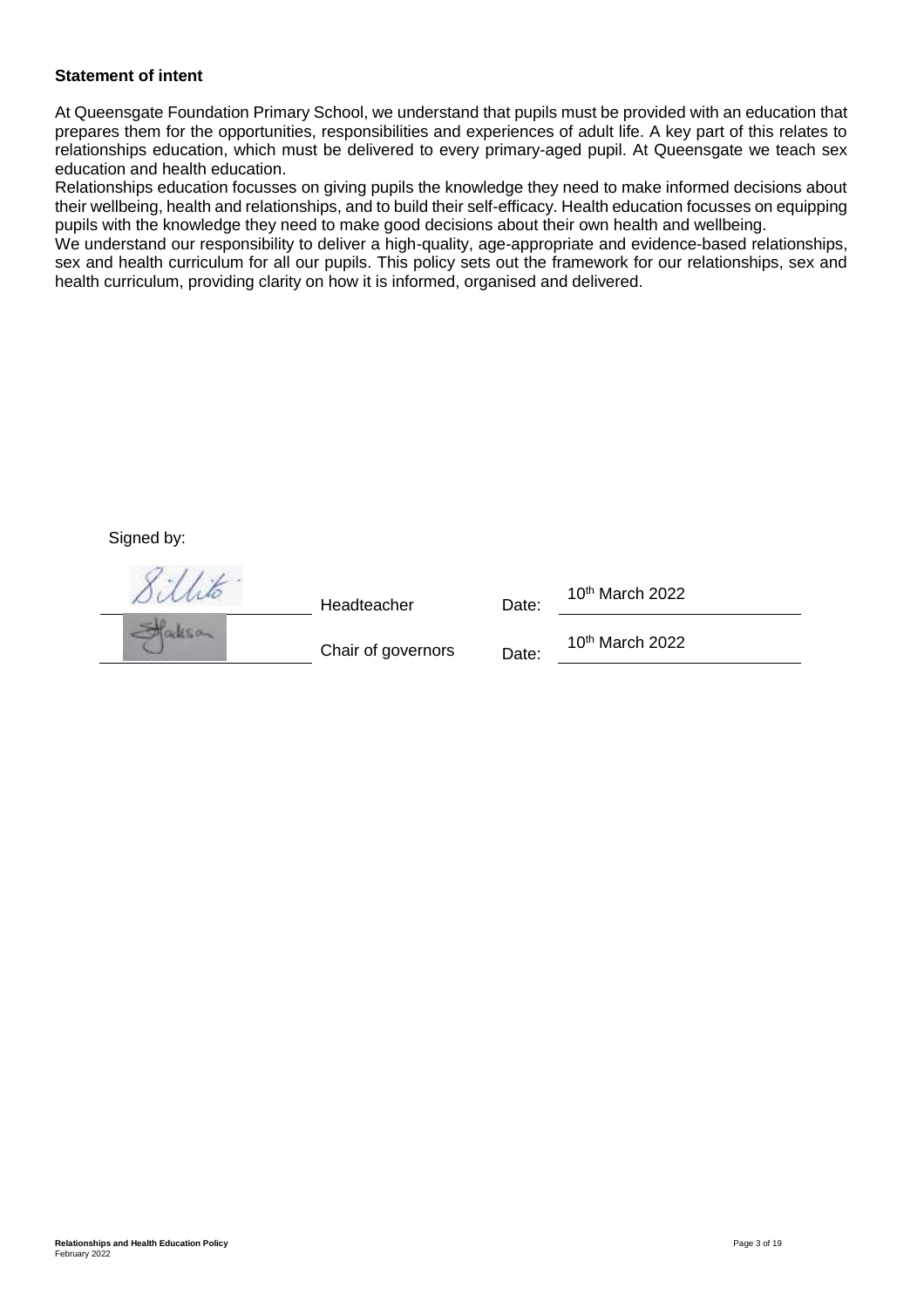## <span id="page-4-0"></span>**1. Legal framework**

- 1.1. This policy has due regard to legislation and statutory guidance including, but not limited to, the following:
	- Section 80A of the Education Act 2002
	- Children and Social Work Act 2017
	- The Relationships Education, Relationships and Sex Education and Health Education (England) Regulations 2019
	- Equality Act 2010
	- DfE (2019) 'Relationships Education, Relationships and Sex Education (RSE) and Health Education'
	- DfE (2013) 'Science programmes of study: key stages 1 and 2'
	- DfE (2020) 'Teaching about relationships, sex and health'
- 1.2. This policy operates in conjunction with the following school policies:
	- Child Protection and Safeguarding Policy
	- Behavioural Policy
	- SEND Policy
	- Equal Opportunities Policy
	- Anti-Bullying Policy
	- E-safety Policy

## <span id="page-4-1"></span>**2. Roles and responsibilities**

- 2.1. The governing board is responsible for:
	- ensuring all pupils make progress in achieving the expected educational outcomes
	- ensuring the curriculum is well led, effectively managed and well planned
	- evaluating the quality of provision through regular and effective self-evaluation
	- ensuring teaching is delivered in ways that are accessible to all pupils with SEND
	- providing clear information for parents on subject content and their rights to request that their children are withdrawn
	- making sure the subjects are resourced, staffed and timetabled in a way that ensures the school can fulfil its legal obligations
- 2.2. The **headteacher** is responsible for:
	- the overall implementation of this policy
	- ensuring staff are suitably trained to deliver the subjects
	- ensuring that parents are fully informed of this policy
	- reviewing requests from parents to withdraw their children from the subjects
	- discussing requests for withdrawal with parents
	- organising alternative education for pupils, where necessary, that is appropriate and purposeful
	- reporting to the governing board on the effectiveness of this policy
	- reviewing this policy on an annual basis
- 2.3. The relationships, sex and health education subject leader is responsible for:
	- overseeing the delivery of the subjects
	- ensuring the subjects are age-appropriate and high-quality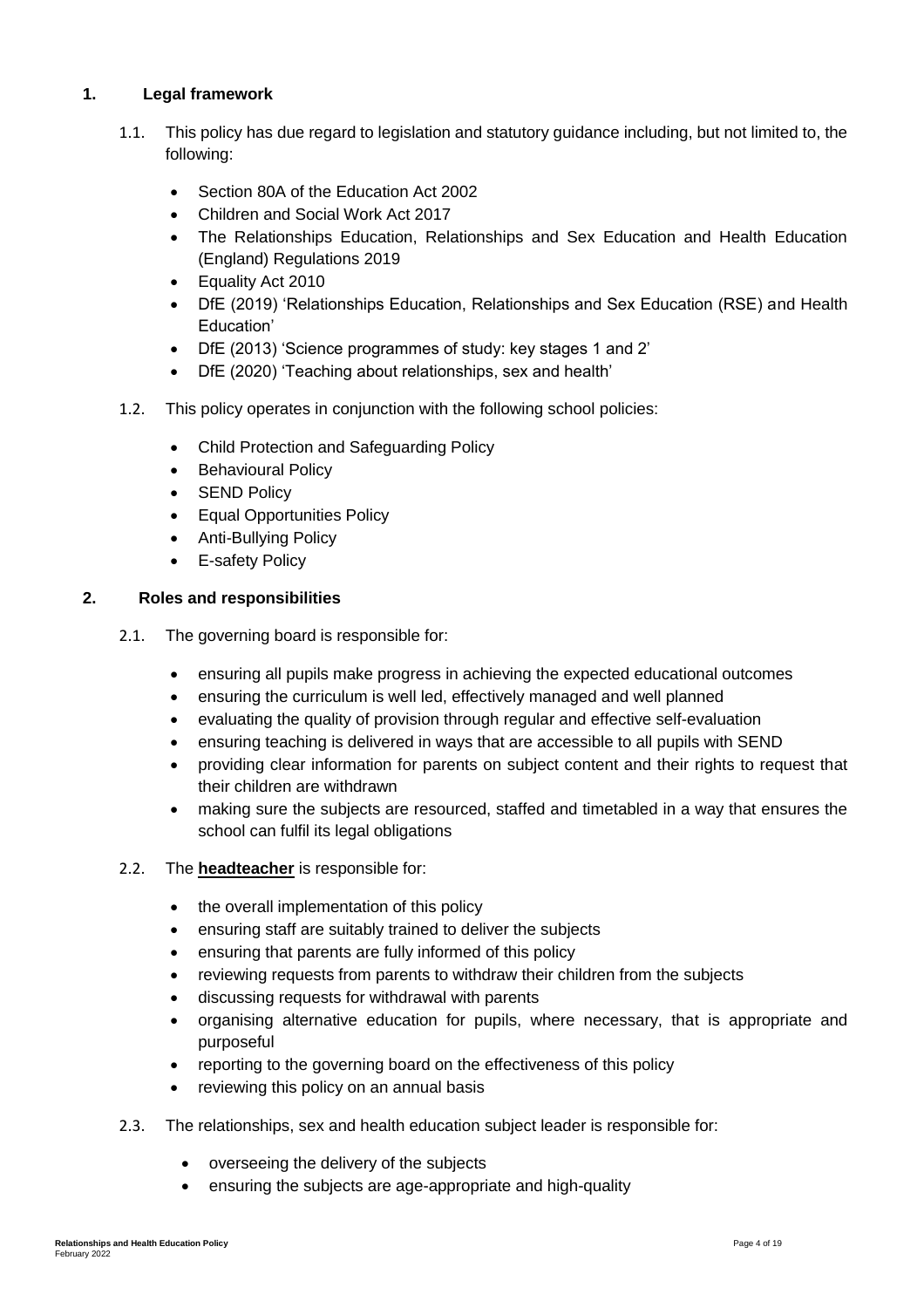- ensuring teachers are provided with adequate resources to support teaching of the subjects
- ensuring the school meets its statutory requirements in relation to the relationships, sex and health curriculum
- ensuring the relationships, sex and health curriculum is inclusive and accessible for all pupils
- working with other subject leaders to ensure the relationships, sex and health curriculum complements, but does not duplicate, the content covered in the national curriculum
- monitoring and evaluating the effectiveness of the subjects and providing reports to the headteacher via the school development plan
- 2.4. The appropriate teachers are responsible for:
	- delivering a high-quality and age-appropriate relationships, sex and health curriculum in line with statutory requirements
	- using a variety of teaching methods and resources to provide an engaging curriculum that meets the needs of all pupils
	- ensuring they do not express personal views or beliefs when delivering the programme
	- modelling positive attitudes to relationships, sex and health education
	- responding to any safeguarding concerns in line with the Child Protection and Safeguarding Policy
	- acting in accordance with planning, monitoring and assessment requirements for the subjects
	- liaising with the Inclusion Manager to identify and respond to individual needs of pupils with SEND
	- working with the relationships, sex and health education subject leader to evaluate the quality of provision
- 2.5. The Inclusion Manager is responsible for:
	- advising teaching staff how best to identify and support pupils' individual needs
	- advising staff on the use of TAs in order to meet pupils' individual needs

#### <span id="page-5-0"></span>**3. Organisation of the curriculum**

- 3.1. Every primary school is required to deliver statutory relationships education and health education.
- 3.2. For the purpose of this policy, **"relationships and sex education"** is defined as teaching pupils about healthy, respectful relationships, focussing on family and friendships, in all contexts, including online, as well as developing an understanding of human sexuality.
- 3.3. For the purpose of this policy, **"health education"** is defined as teaching pupils about physical health and mental wellbeing, focussing on recognising the link between the two and being able to make healthy lifestyle choices.
- 3.4. Relationships and sex education and health education both form one subject called PSHE at Queensgate.
- 3.5. The relationships and health curriculum has been organised in line with the statutory requirements outlined in the DfE (2019) 'Relationships, Education, Relationships and Sex Education (RSE) and Health Education' [guidance.](https://www.gov.uk/government/publications/relationships-education-relationships-and-sex-education-rse-and-health-education)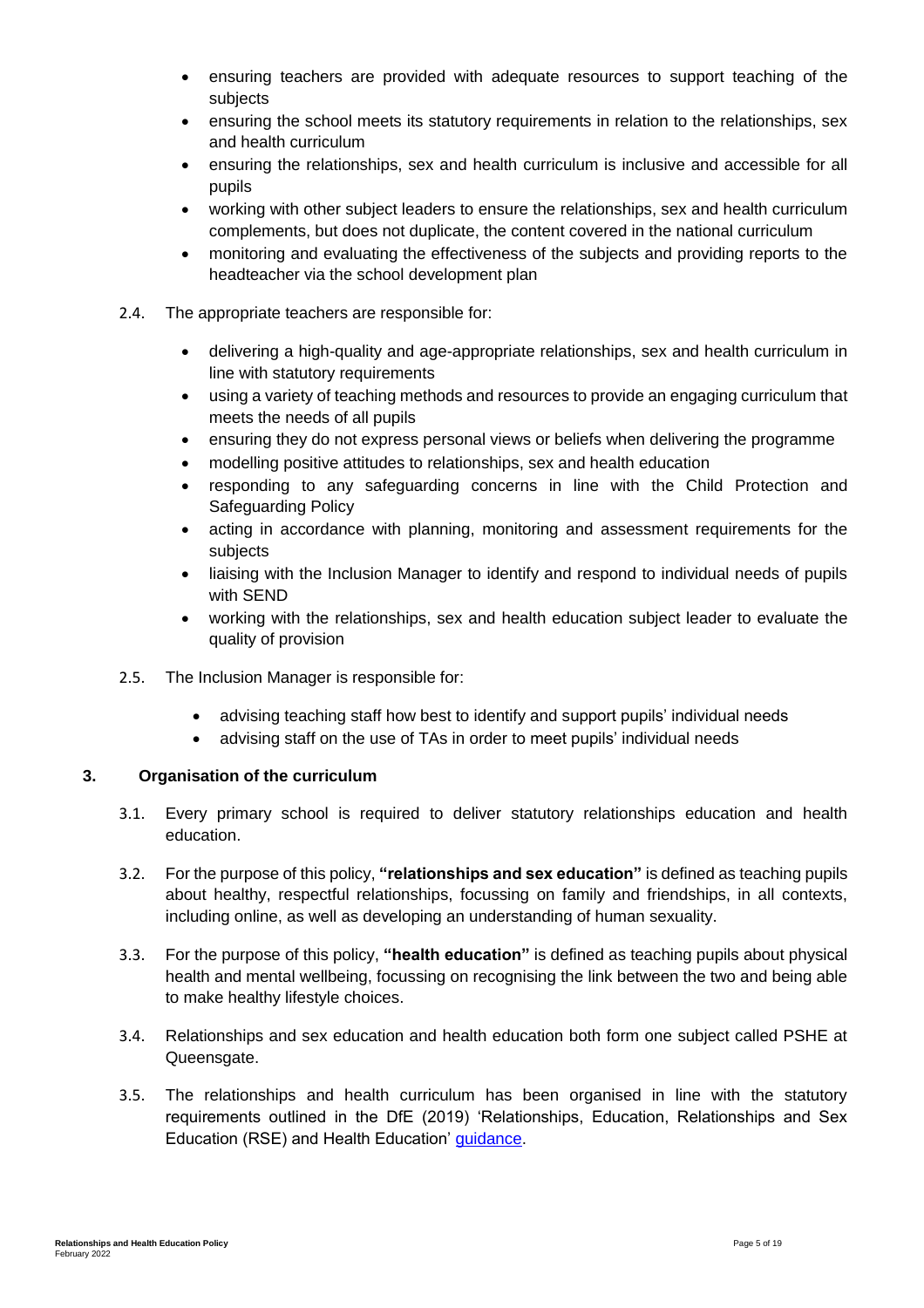- 3.6. The relationships and health curriculum takes into account the views of teachers, pupils and parents. We are dedicated to ensuring our curriculum meets the needs of the whole-school community.
- 3.7. The relationships and health curriculum is informed by issues in the school and wider community to ensure it is tailored to pupils' needs.
- 3.8. We consult with parents, pupils and staff in the following ways.
	- Questionnaires and surveys.
	- Meetings.
	- Training sessions.
	- Newsletters and letters.
- 3.9. Any parent, teacher or pupil wishing to provide feedback about the curriculum can do so at any time during the academic year by:
	- organising a meeting with the headteacher.
	- emailing enquiries@queensgateprimary.co.uk
- 3.10. The school has organised a curriculum that is age-appropriate for pupils within each year group, based on the views of teachers, parents and pupils.
- 3.11. When organising the curriculum, the religious backgrounds of all pupils will be considered, so that the topics that are covered are taught appropriately.

#### <span id="page-6-0"></span>**4. Consultation with parents**

- 4.1. The school understands the important role parents play in enhancing their children's understanding of relationships, sex and health. Similarly, we also understand how important parents' views are in shaping the curriculum.
- 4.2. Parents are provided with the following information.
	- The content of the relationships, sex and health curriculum.
	- The legalities surrounding withdrawing their child from the subjects.
	- The resources that will be used to support the curriculum.
- 4.3. The school aims to build positive relationships with parents by making them aware of what will be taught, address any concerns and help parents in managing conversations with their children on the issues covered by the curriculum.

#### <span id="page-6-1"></span>**5. Relationships education overview**

#### **Families and people who care for me**

- 5.1. By the end of primary school, pupils will know:
	- that families are important for them growing up because they can give love, security and stability
	- the characteristics of healthy family life, commitment to each other, including in times of difficulty, protection and care for children and other family members, the importance of spending time together and sharing each other's lives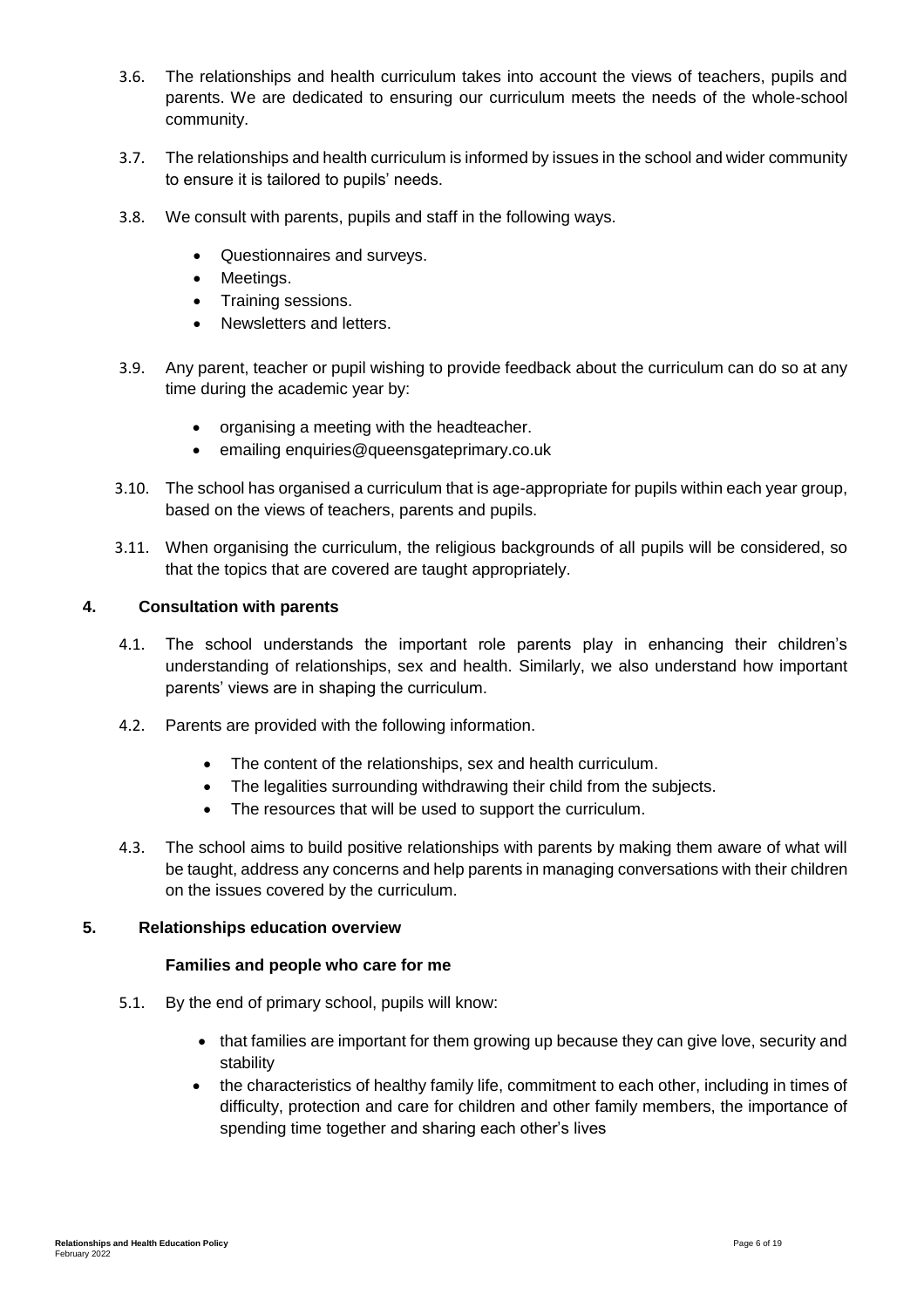- that others' families, either in school or in the wider world, sometimes look different from their family, but that they should respect those differences and know that other children's families are also characterised by love and care
- that stable, caring relationships, which may be of different types, are at the heart of happy families, and are important for children's security as they grow up
- that marriage represents a formal and legally recognised commitment of two people to each other which is intended to be lifelong
- how to recognise if family relationships are making them feel unhappy or unsafe, and how to seek help or advice from others if needed

## **Caring friendships**

- 5.2. By the end of primary school, pupils will know:
	- how important friendships are in making us feel happy and secure, and how people choose and make friends
	- the characteristics of friendships, including mutual respect, truthfulness, trustworthiness, loyalty, kindness, generosity, trust, sharing interests and experiences, and support with problems and difficulties
	- that healthy friendships are positive and welcoming towards others, and do not make others feel lonely or excluded
	- that most friendships have ups and downs, but that these can often be worked through so that the friendship is repaired or even strengthened, and that resorting to violence is never right
	- how to recognise who to trust and who not to trust
	- how to judge when a friendship is making them feel unhappy or uncomfortable.
	- how to manage conflict
	- how to manage different situations and how to seek help from others if needed

#### **Respectful relationships**

- 5.3. By the end of primary school, pupils will know:
	- the importance of respecting others, even when they are very different from them (for example, physically, in character, personality or backgrounds), make different choices, or have different preferences or beliefs
	- which practical steps they can take in a range of different contexts to improve or support respectful relationships
	- the conventions of courtesy and manners
	- the importance of self-respect and how this links to their own happiness
	- that in school and wider society they can expect to be treated with respect by others, and that in turn they should show due respect to others, including those in positions of authority
	- about the different types of bullying (including cyberbullying), the impact of bullying
	- responsibilities of bystanders to report bullying to an adult, and how to seek help
	- what a stereotype is, and how they can be unfair, negative or destructive
	- the importance of permission-seeking and giving in relationships with friends, peers and adults

#### **Online relationships**

5.4. By the end of primary school, pupils will know: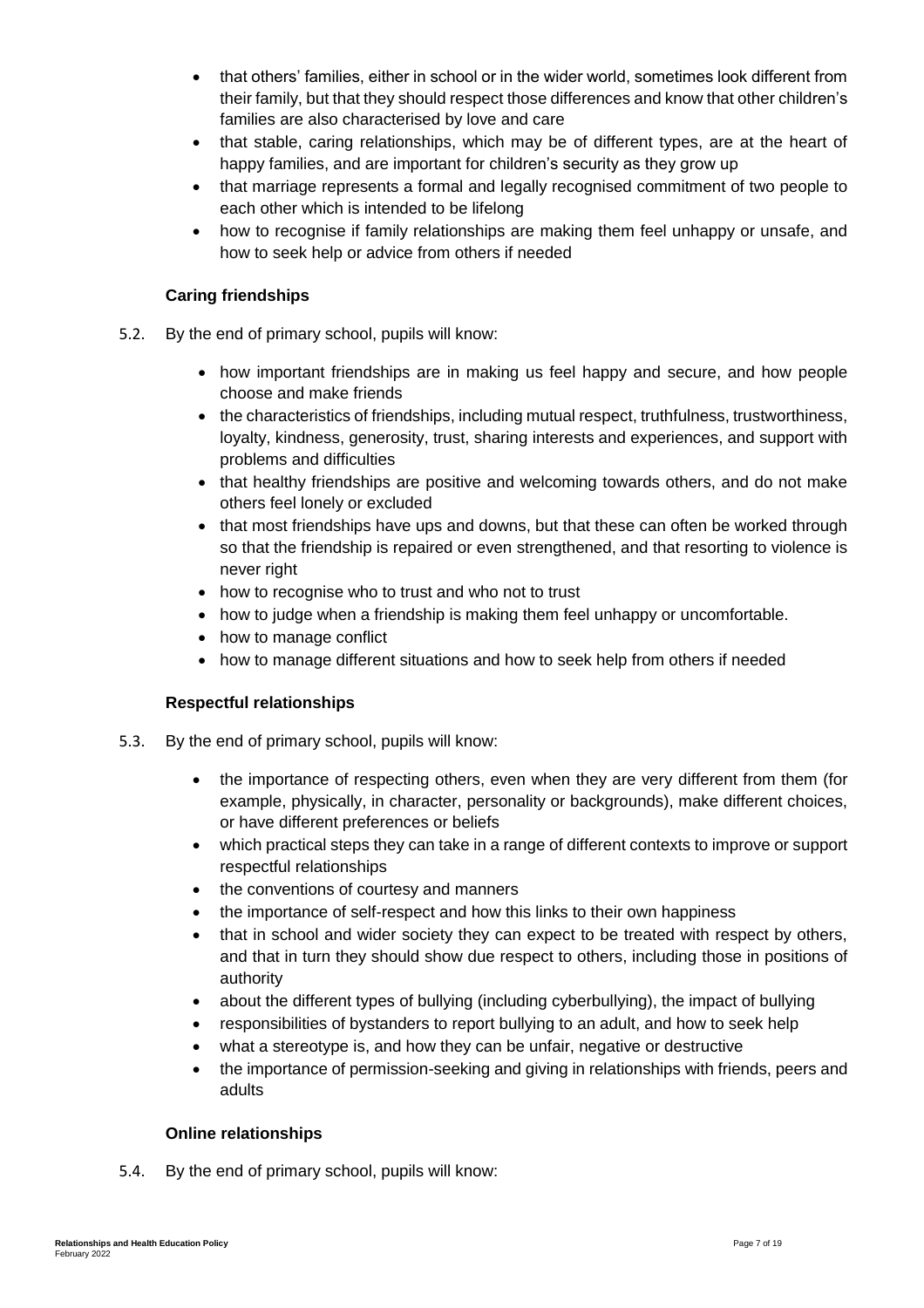- that people sometimes behave differently online, including pretending to be someone they are not
- that the same principles apply to online relationships as to face-to-face relationships, including the importance of respect for others online, even when we are anonymous
- the rules and principles for keeping safe online
- how to recognise harmful content and contact online, and how to report these
- how to critically consider their online friendships and sources of information
- the risks associated with people they have never met
- how information and data is shared and used online

## **Being safe**

- 5.5. By the end of primary school, pupils will know:
	- what sorts of boundaries are appropriate in friendships with peers and others including in a digital context
	- about the concept of privacy and the implications of it for both children and adults
	- that it is not always right to keep secrets if they relate to being safe
	- that each person's body belongs to them, and the differences between appropriate and inappropriate or unsafe physical, and other contact
	- how to respond safely and appropriately to adults they may encounter, including online
	- how to recognise and report feelings of being unsafe or feeling bad about any adult
	- how to ask for advice or help for themselves and others, and to keep trying until they are heard
	- how to report concerns or abuse, and the vocabulary and confidence needed to do so
	- where to seek advice, for example, from their family, their school and other sources

## **6. Health education overview**

6.1. The focus at primary level is teaching the characteristics of good physical health and mental wellbeing.

## **Mental wellbeing**

- 6.2. By the end of primary school pupils will know:
	- that mental wellbeing is a normal part of daily life, in the same way as physical health
	- that there is a normal range of emotions, e.g. happiness, sadness, anger, fear, surprise and nervousness
	- the scale of emotions that humans experience in response to different experiences and situations
	- how to recognise and talk about their emotions, including having a varied vocabulary of words to use when talking about their own and others' feelings
	- how to judge whether what they are feeling and how they are behaving are appropriate and proportionate
	- the benefits of physical exercise, time outdoors, community participation, and voluntary and service-based activity on mental wellbeing and happiness
	- simple self-care techniques, including the importance of rest, time spent with friends and family, and the benefits of hobbies and interests
	- how isolation and loneliness can affect children, and that it is very important they seek support and discuss their feelings with an adult
	- that bullying (including cyberbullying) has a negative and often lasting impact on mental wellbeing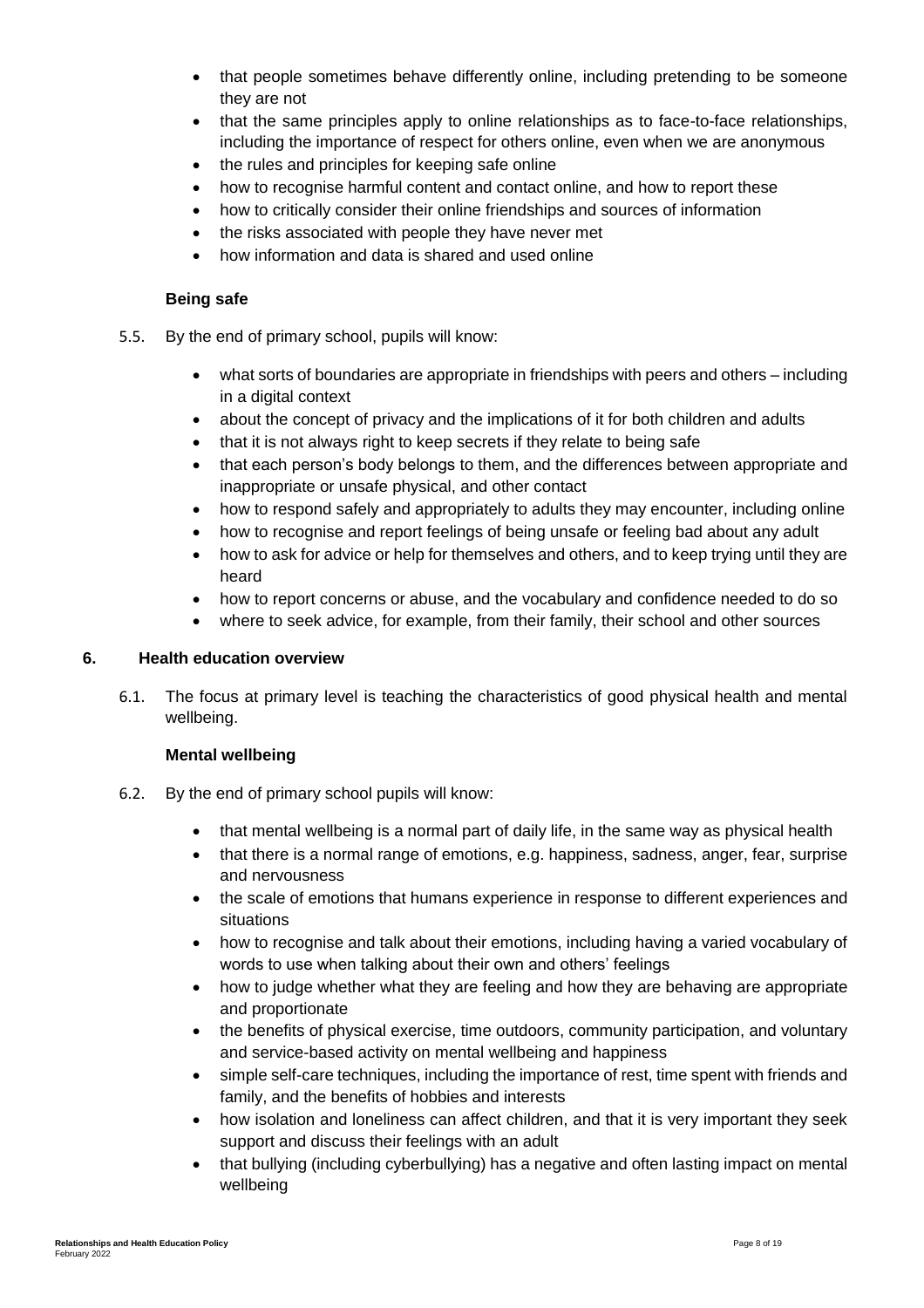- where and how to seek support (including recognising the triggers for seeking support), extending to who in school they should speak to if they are worried about themselves or others
- that it is common to experience mental ill health and, for the many people who do, the problems can be resolved if the right support is made available, especially if accessed early enough

## **Internet safety and harms**

- 6.3. By the end of primary school, pupils will know:
	- that for most people, the internet is an integral part of life and has many benefits
	- about the benefits of rationing time spent online
	- the risks of excessive time spent on electronic devices
	- the impact of positive and negative content online on their own and others' mental and physical wellbeing
	- how to consider the effect of their online actions on others
	- how to recognise and display respectful behaviour online
	- the importance of keeping personal information private
	- why some social media, some computer games and online gaming are age-restricted
	- that the internet can also be a negative place where online abuse, trolling, bullying and harassment can take place, which can have a negative impact on mental health
	- how to be a discerning consumer of information online, including understanding that information, inclusive of that from search engines, is ranked, selected and targeted
	- where and how to report concerns and get support with issues online

## **Physical health and fitness**

- 6.4. By the end of primary school, pupils will know:
	- the characteristics and mental and physical benefits of an active lifestyle
	- the importance of building regular exercise into daily and weekly routines and how to achieve this, for example by walking or cycling to school, a daily active mile, or other forms of regular, vigorous exercise
	- the risks associated with an inactive lifestyle, including obesity
	- how and when to seek support, including which adults to speak to in school, if they are worried about their health

#### **Healthy eating**

- 6.5. By the end of primary school, pupils will know:
	- what constitutes a healthy diet, including an understanding of calories and other nutritional content
	- the principles of planning and preparing a range of healthy meals
	- the characteristics of a poor diet and risks associated with unhealthy eating, including obesity, and other behaviours, e.g. the impact of alcohol on health

#### **Drugs alcohol and tobacco**

6.6. By the end of primary school, pupils will know the facts about legal and illegal harmful substances and associated risks, including smoking, alcohol use and drug-taking.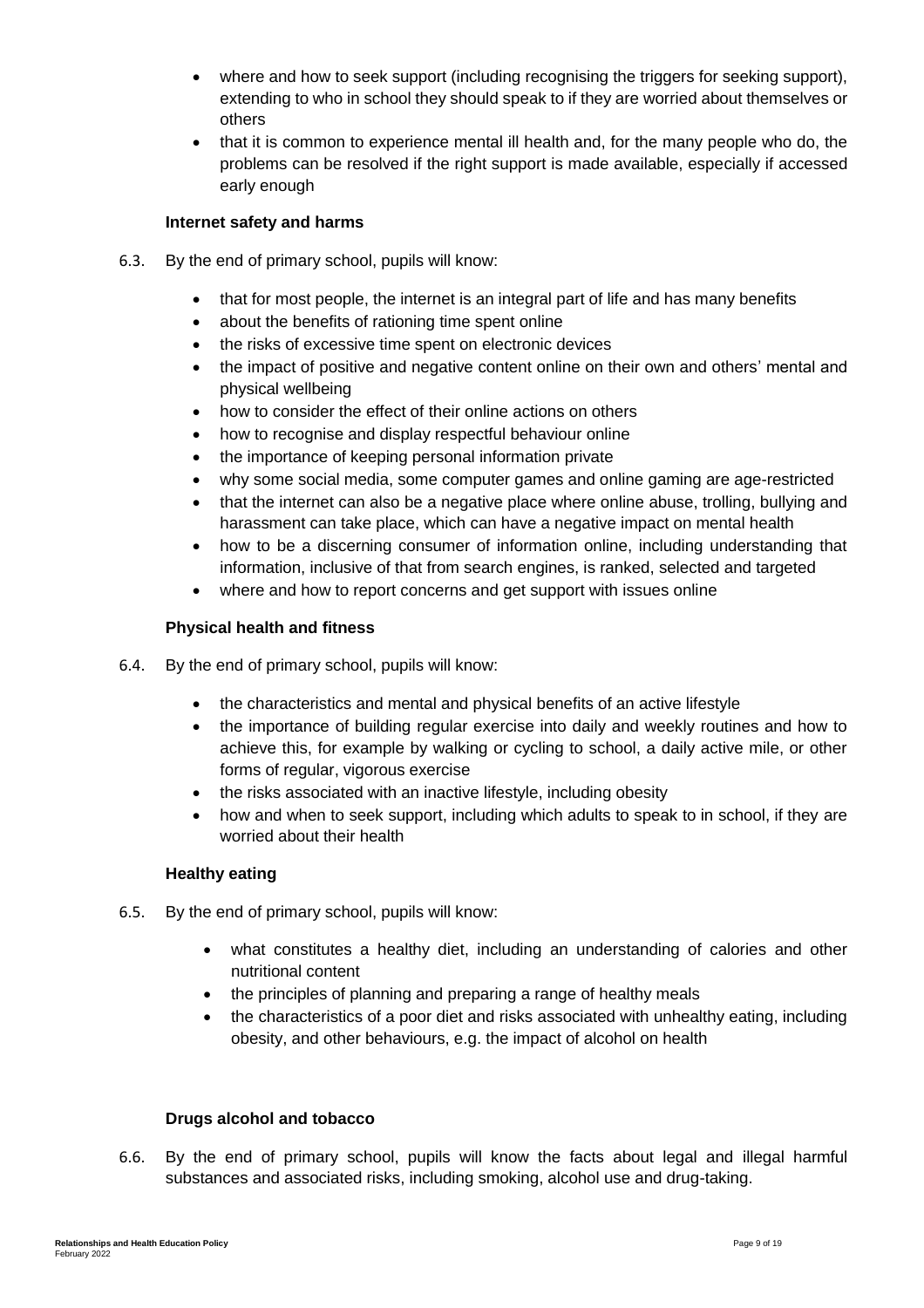#### **Health and prevention**

- 6.7. By the end of primary school, pupils will know:
	- how to recognise early signs of physical illness, such as weight loss or unexplained changes to the body
	- about safe and unsafe exposure to the sun, and how to reduce the risk of sun damage, including skin cancer
	- the importance of sufficient good-quality sleep for good health, and that a lack of sleep can affect weight, mood and ability to learn
	- about dental health and the benefits of good oral hygiene and dental flossing, including regular check-ups at the dentist
	- about personal hygiene and germs, including bacteria and viruses, how they are spread and treated, and the importance of hand washing
	- the facts and science relating to immunisation and vaccination

#### **Basic first aid**

- 6.8. By the end of primary school, pupils will know:
	- how to make a clear and efficient call to emergency services if necessary.
	- concepts of basic first-aid, for example dealing with common injuries, including head injuries

## <span id="page-10-0"></span>**Changing adolescent body**

- 6.9. By the end of primary school, pupils will know
	- key facts about puberty and the changing adolescent body, particularly from age 9 through to age 11, including physical and emotional changes
	- about menstrual wellbeing and key facts relating to the menstrual cycle

#### **7. PSHE education per year group**

- 7.1. The school is free to determine, within the statutory curriculum, what pupils are taught during each year group.
- 7.2. The school always considers the age and development of pupils when deciding what will be taught in each year group.
- 7.3. The school plans a progressive curriculum in which topics are built upon prior knowledge taught in previous years as pupils progress through school, with a view to providing a smooth transition to secondary school.
- 7.4. All pupils must be taught the aspects of sex education outlined in the primary science curriculum – this includes teaching about the main external parts of the human body, how it changes as it grows from birth to old age, including puberty, and the reproductive process in some plants and animals.
- 7.5. The school is free to determine whether pupils should be taught sex education beyond what is required of the national curriculum.
- 7.6. At our school, we do teach pupils sex education beyond what is required of the science curriculum.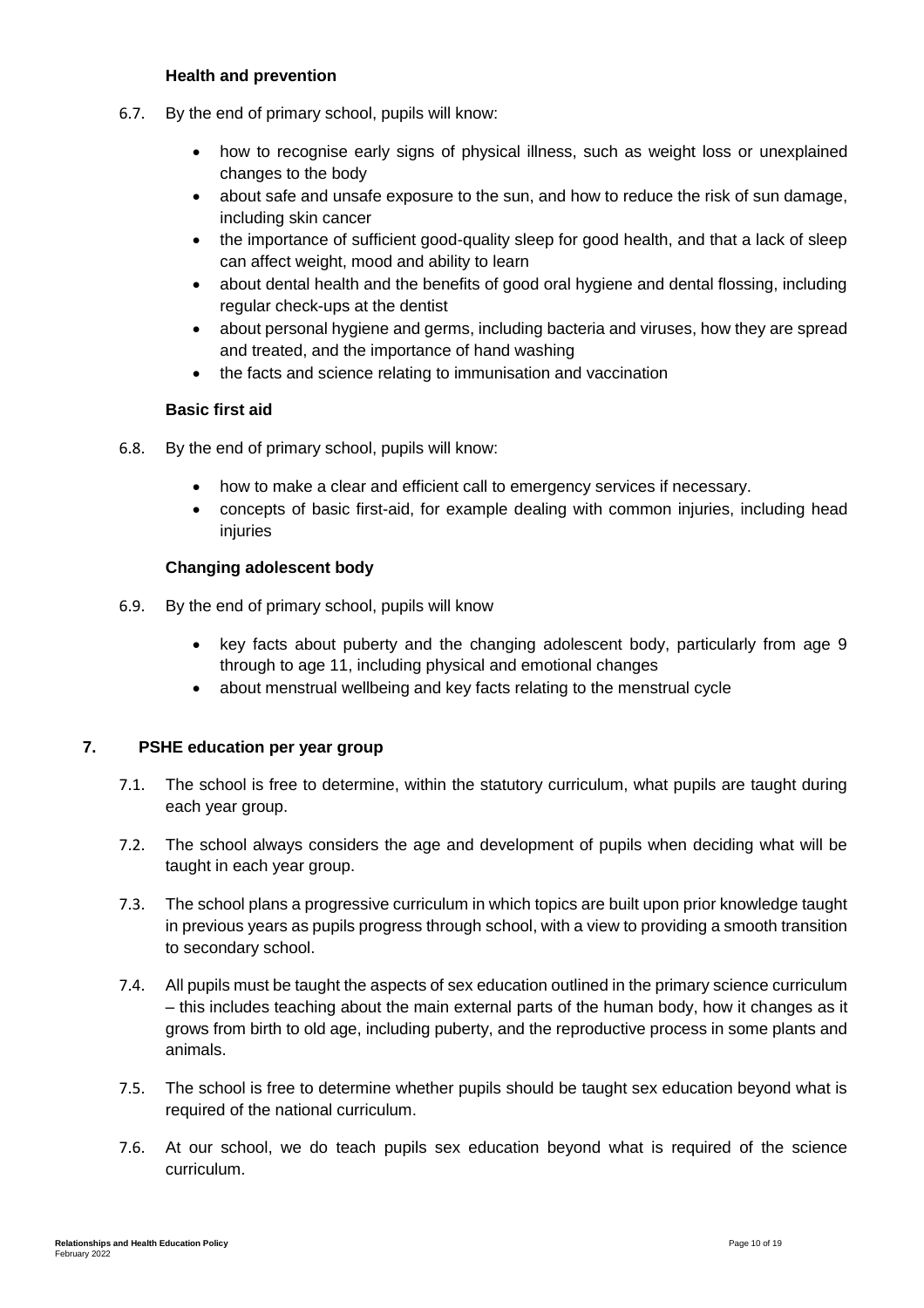7.7. Parents are fully consulted in the organisation and delivery of our sex education curriculum, in accordance with [section 3](#page-5-0) and [section 4](#page-6-0) of this policy.

## 7.8. **Reception and Year 1**

- **Families and friendships –** Roles of different people; families; feeling cared for.
- **Safe relationships –** Recognising privacy; staying safe; seeking permission.
- **Respecting ourselves and others –** How behaviour affects others; being polite and respectful.
- **Belonging to a community –** What rules are; caring for others' needs; looking after the environment.
- **Media literacy and digital resilience –** Using the internet and digital devices; communicating online.
- **Money and work –** Strengths and interests; jobs in the community.
- **Physical health and Mental wellbeing –** Keeping healthy; food and exercise; hygiene routines; sun safety.
- **Growing and changing -** Recognising what makes them unique and special; feelings; managing when things go wrong.
- **Keeping safe -** How rules and age restrictions help us; keeping safe online.

## 7.9. **Year 2**

- **Families and friendships -** Making friends; feeling lonely and getting help.
- **Safe relationships -** Managing secrets; resisting pressure and getting help; recognising hurtful behaviour.
- **Respecting ourselves and others -** Recognising things in common and differences; playing and working cooperatively; sharing opinions.
- **Belonging to a community -** Belonging to a group; roles and responsibilities; being the same and different in the community.
- **Media literacy and digital resilience -** The internet in everyday life; online content and information.
- **Money and work -** What money is; needs and wants; looking after money.
- **Physical health and Mental wellbeing -** Why sleep is important; medicines and keeping healthy; keeping teeth healthy; managing feelings and asking for help.
- **Growing and changing -** Growing older; naming body parts; moving class or year.
- **Keeping safe -** Safety in different environments; risk and safety at home; emergencies.
- 7.10. **Year 3**
	- **Families and friendships –** What makes a family; features of family life.
	- **Safe relationships –** Personal boundaries; safely responding to others; the impact of hurtful behaviour.
	- **Respecting ourselves and others –** Recognising respectful behaviour; the importance of self-respect; courtesy and being polite.
	- **Belonging to a community –** The value of rules and laws; rights, freedoms and responsibilities.
	- **Media literacy and digital resilience –** How the internet is used; assessing information online.
	- **Money and work –** Different jobs and skills; job stereotypes; setting personal goals.
	- **Physical health and Mental wellbeing –** Health choices and habits; what affects feelings; expressing feelings.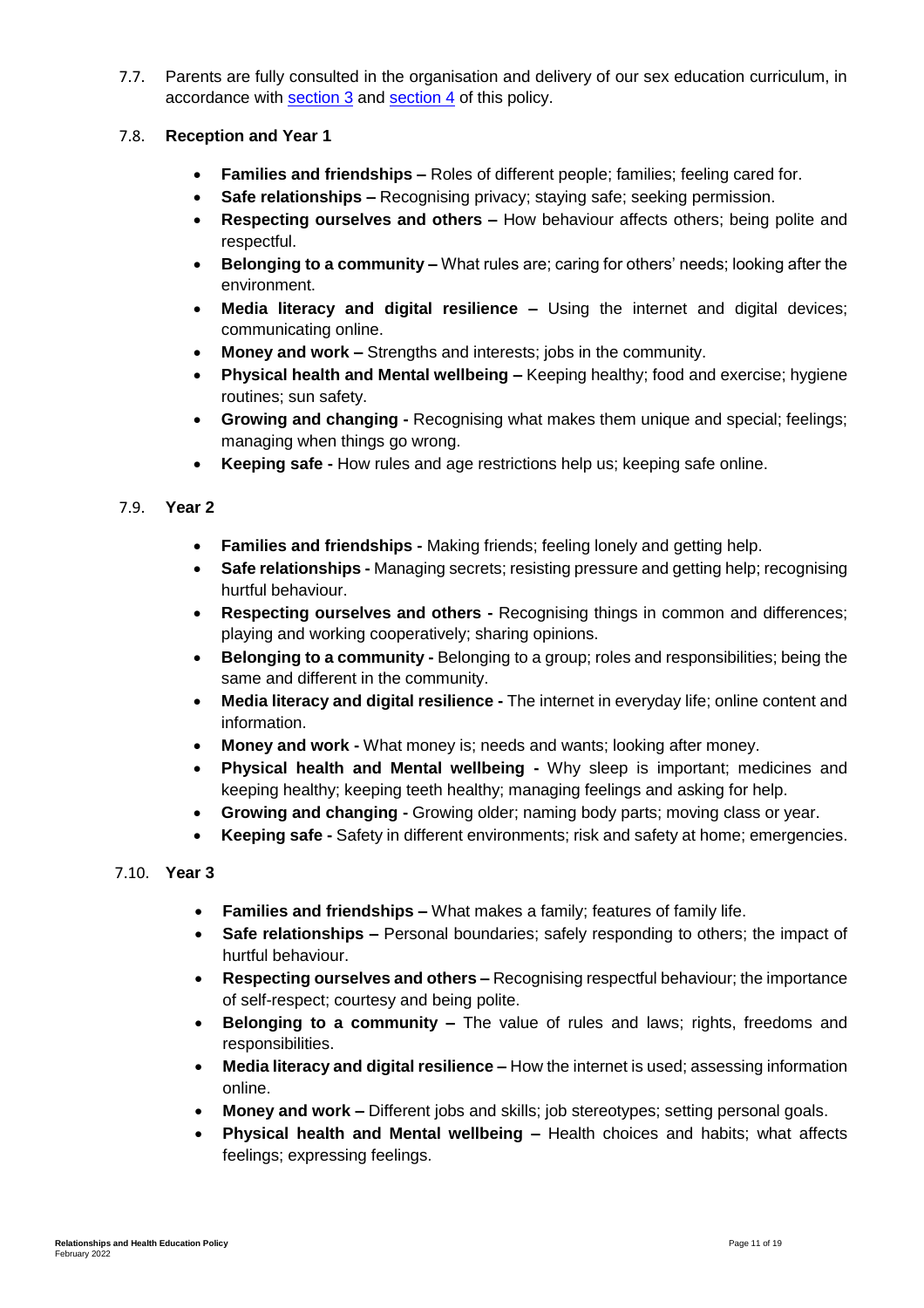- **Growing and changing –** Personal strengths and achievements; managing and reframing setbacks.
- **Keeping safe -** Risks and hazards; safety in the local environment and unfamiliar places.

## 7.11. **Year 4**

- **Families and friendships –** Positive friendships, including online.
- **Safe relationships –** Responding to hurtful behaviour; managing confidentiality; recognising risks online.
- **Respecting ourselves and others –** Respecting differences and similarities; discussing difference sensitively.
- **Belonging to a community –** What makes a community; shared responsibilities.
- **Media literacy and digital resilience –** How data is shared and used.
- **Money and work –** Making decisions about money; using and keeping money safe.
- **Physical health and Mental wellbeing –** Maintaining a balanced lifestyle; oral hygiene and dental care.
- **Growing and changing –** Physical and emotional changes in puberty; external genitalia; personal hygiene routines; support with puberty.
- **Keeping safe -** Medicines and household products; drugs common to everyday life.

#### 7.12. **Year 5**

- **Families and friendships –** Managing friendships and peer influence.
- **Safe relationships –** Physical contact and feeling safe.
- **Respecting ourselves and others –** Responding respectfully to a wide range of people; recognising prejudice and discrimination.
- **Belonging to a community –** Protecting the environment; compassion towards others.
- **Media literacy and digital resilience –** How information online is targeted; different media types, their role and impact.
- **Money and work –** Identifying job interests and aspirations; what influences career choices; workplace stereotypes.
- **Physical health and mental wellbeing –** Healthy sleep habits; sun safety; medicines, vaccinations, immunisations and allergies.
- **Growing and changing –** Personal identity; recognising individuality and different qualities; mental wellbeing.
- **Keeping safe -** Keeping safe in different situations, including responding in emergencies, first aid and FGM.

### 7.13. **Year 6**

- **Families and friendships –** Attraction to others; romantic relationships; civil partnership and marriage.
- **Safe relationships –** Recognising and managing pressure; consent in different situations.
- **Respecting ourselves and others –** Expressing opinions and respecting other points of view, including discussing topical issues.
- **Belonging to a community –** Valuing diversity; challenging discrimination and stereotypes.
- **Media literacy and digital resilience –** Evaluating media sources; sharing things online.
- **Money and work –** Influences and attitudes to money; money and financial risks.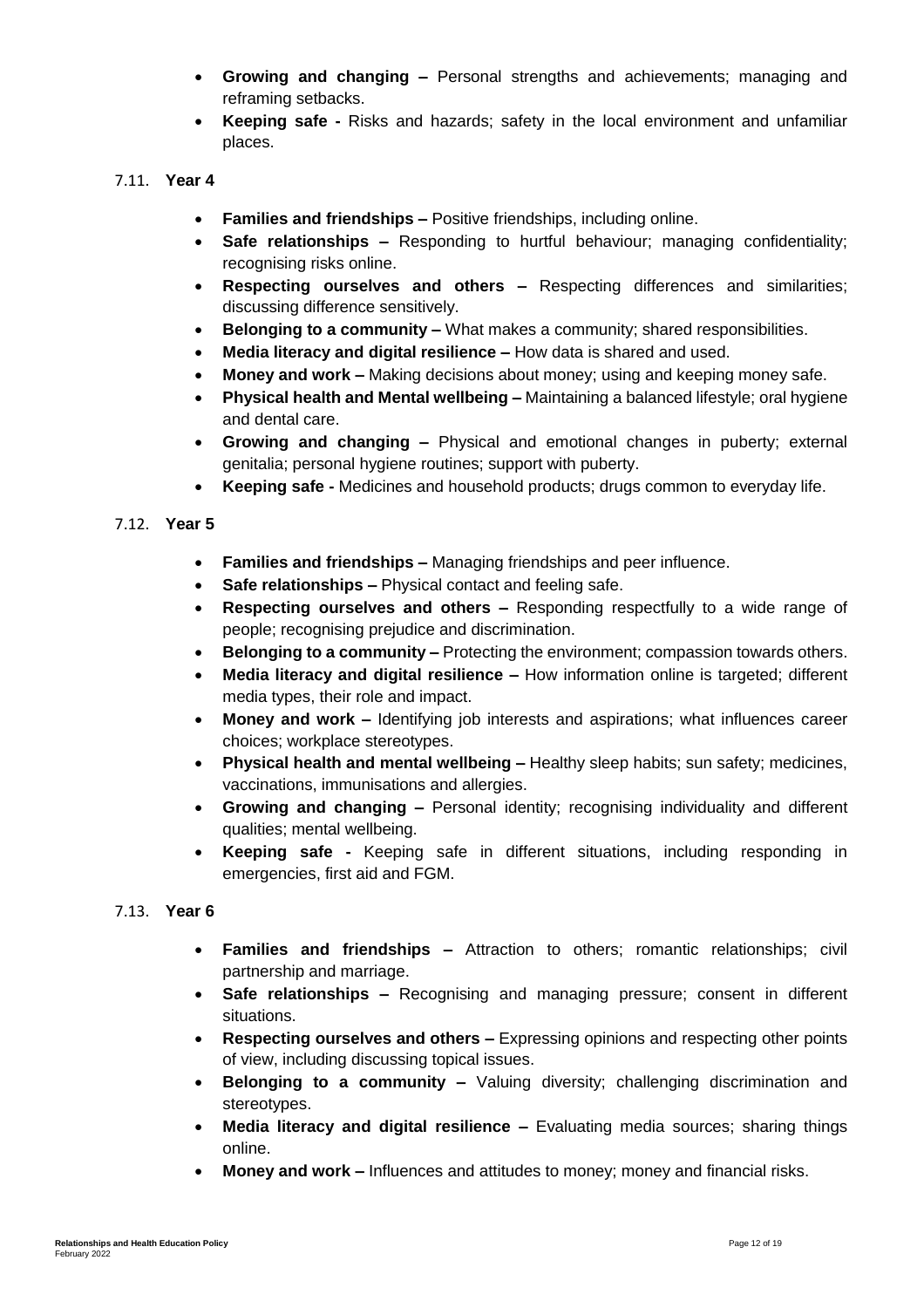- **Physical health and mental wellbeing –** What affects mental health and ways to take care of it; managing change, loss and bereavement; managing time online.
- **Growing and changing –** Human reproduction and birth; increasing independence; managing transition.
- **Keeping safe -** Keeping personal information safe; regulations and choices; drug use and the law; drug use and the media.

## <span id="page-13-0"></span>**8. Delivery of the curriculum**

- 8.1. The relationships, sex and health curriculum will be delivered as part of our PSHE curriculum.
- 8.2. Through effective organisation and delivery of the subject, we will ensure that:
	- core knowledge is sectioned into units of manageable size
	- the required content is communicated to pupils clearly, in a carefully sequenced way, within a planned scheme of work
	- teaching includes sufficient and well-chosen opportunities and contexts for pupils to embed new knowledge so that it can be used confidently in real-life situations
- 8.3. The curriculum is delivered proactively, such that it addresses issues in a timely way in line with current evidence on children's physical, emotional and sexual development.
- 8.4. Teaching of the curriculum reflects requirements set out in law, particularly the Equality Act 2010, so that pupils understand what the law does and does not allow, and the wider legal implications of the decisions they make.
- 8.5. Pupils will be taught the facts and the law about sex, sexuality, sexual health and gender identity in an age-appropriate, inclusive and respectful way. We will endeavour to support all pupils to feel that the content is relevant to them and their developing sexuality.
- 8.6. At the point we consider it appropriate to teach pupils about sexual relationships, we will ensure that LGBTQ+ content is fully integrated into the relationships, sex and health curriculum, rather than delivered as a standalone unit or lesson.
- 8.7. The school will ensure that all teaching and materials are appropriate for the ages of the pupils, their religious backgrounds, their developmental stages and any additional needs, such as SEND.
- 8.8. Lesson plans will provide appropriate challenge for pupils and be differentiated for pupils' needs.
- 8.9. Classes may be taught in smaller groups, dependent upon the nature of the topic being delivered at the time, and the cultural background of pupils where it is appropriate to deal with these issues with heightened sensitivity.
- 8.10. Throughout every year group, appropriate diagrams, videos, books, games, discussion and practical activities will be used to assist learning.
- 8.11. Inappropriate images, videos, etc., will not be used, and resources will be selected with sensitivity given to the age, developmental stage and cultural background of pupils.
- 8.12. Pupils will be prevented from accessing inappropriate materials on the internet when using such to assist with their learning. The prevention measures taken to ensure this are outlined in the school's E-safety Policy.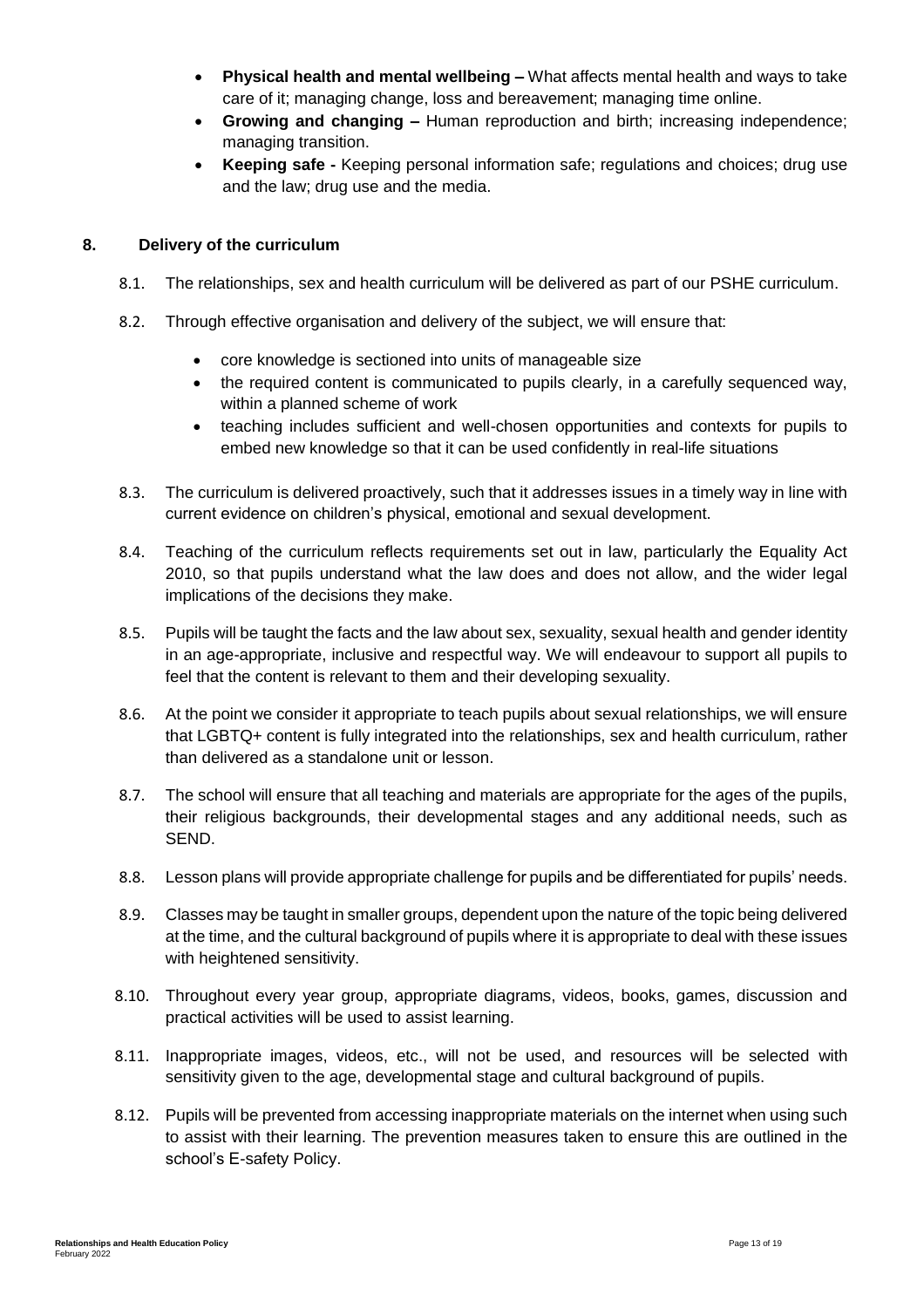- 8.13. Teachers will establish what is appropriate for one-to-one and whole-class settings, and alter their teaching of the programme accordingly.
- 8.14. Teachers will ensure that pupils' views are listened to and will encourage them to ask questions and engage in discussion. Teachers will answer questions sensitively, honestly and in a manner appropriate to the pupil's age.
- 8.15. Teachers will ensure pupils are aware of the expectation of them to participate sensitively and respectfully in class discussions of sensitive issues.
- 8.16. Teachers will stop full class discussions where pupils begin to reveal personal, private information related to sensitive issues. If teachers feel concerned about anything shared by a pupil, they will follow the appropriate response as laid out in the Child Protection and Safeguarding Policy. The programme will be designed to incorporate all pupils, and activities will be planned to ensure all are actively involved.
- 8.17. Teachers will focus heavily on the importance of healthy relationships, though sensitivity will always be given as to not stigmatise pupils based on their home circumstances.
- 8.18. Teachers will ensure that lesson plans are centred around reducing stigma, particularly in relation to mental wellbeing, and encouraging openness through discussion activities and group work.
- 8.19. Teachers will ensure lesson plans focus on challenging perceived views of pupils based on protected characteristics, through exploration of, and developing mutual respect for, those different to themselves.
- 8.20. In teaching the curriculum, teachers will be aware that pupils may raise topics such as self-harm and suicide. When talking about these topics in lessons, teachers will be aware of the risks of encouraging these behaviours and will avoid any resources or material that appear as instructive rather than preventative.
- 8.21. Whilst there are no formal examinations for the relationships, sex and health curriculum, the school will undertake informal assessments to determine pupil progress – these include the following:
	- written assignments
	- group presentations
	- group tasks
	- projects

#### <span id="page-14-0"></span>**9. Working with external experts**

- 9.1. External experts may be invited to assist from time-to-time with the delivery of the programme and will be expected to comply with the provisions of this policy.
- 9.2. The school will ensure all visitor credentials are checked before they are able to participate in delivery of the curriculum.
- 9.3. The school will ensure that the teaching delivered by the external expert fits with the planned curriculum and this policy.
- 9.4. The school will also ask to see the materials the expert intends to use, as well as a copy of the lesson plan, to ensure it meets all pupils' needs, including those with SEND.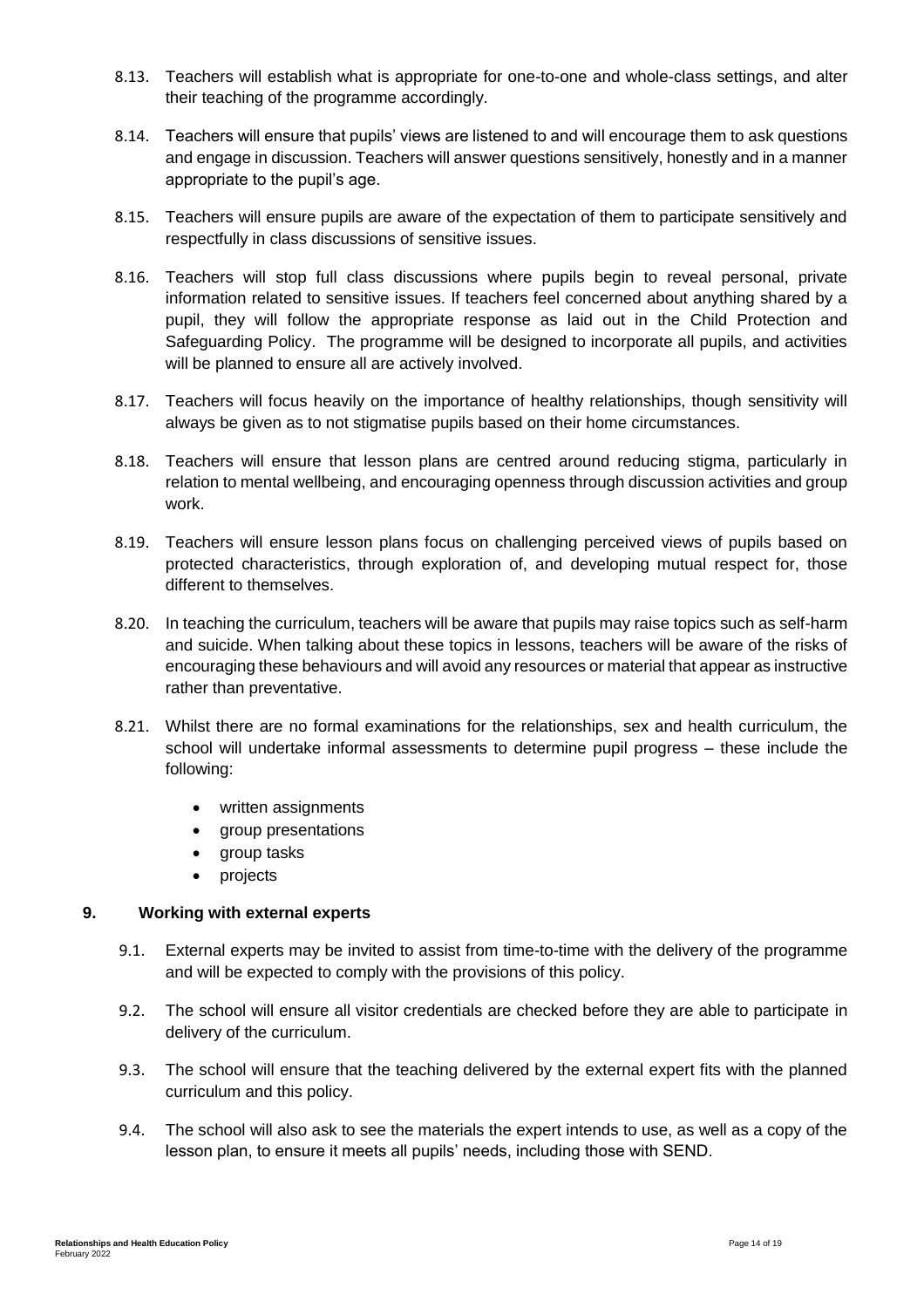- 9.5. The school will agree with the expert the procedures for confidentiality, ensuring that the expert understands how safeguarding reports should be dealt with in line with the Child Protection and Safeguarding Policy.
- 9.6. The intended use of external experts is to enhance the curriculum delivered by teachers, rather than as a replacement for teachers.

## <span id="page-15-0"></span>**10. Equality and accessibility**

- 10.1. The school understands its responsibilities in relation to the Equality Act 2010; specifically that it must not unlawfully discriminate against any pupil because of their protected characteristics. These include:
	- $\bullet$  Age.
	- Sex or sexual orientation.
	- Race.
	- Disability.
	- Religion or belief.
	- Gender reassignment.
	- Pregnancy or maternity.
	- Marriage or civil partnership.
- 10.2. The school is committed to making reasonable adjustments wherever possible to promote accessibility and inclusivity of the curriculum.
- 10.3. The school understands that pupils with SEND or other needs, such as those with social, emotional or mental health needs, are entitled to learn about relationships, sex and health education, and the programme will be designed to be inclusive of all pupils.
- 10.4. Teachers will understand that they may need to be more explicit and adapt their planning of work and teaching methods in order to appropriately deliver the programme to pupils with SEND or other needs.
- 10.5. Provisions under the Equality Act 2010 allow our school to take positive action, where it can be evidenced to be proportionate, to respond to particular disadvantages affecting a group because of a protected characteristic. For example, we could consider taking positive action to support girls if there was evidence that they were being disproportionately subjected to sexual violence of sexual harassment.
- 10.6. When deciding whether support is necessary to support pupils with a particular protected characteristic, we will consider our pupils' needs, including the gender and age range of our pupils.
- 10.7. In order to foster healthy and respectful peer-to-peer communication and behaviour between all pupils, the school implements a robust Behavioural Policy and School Code, Managing Allegations against other pupils as well as a Child Protection and Safeguarding Policy, which set out expectations of pupils.
- 10.8. The school understands that relationships, sex, and health education may include topics which are triggers for teaching staff, and could relate to historic, recent, or current trauma. If this is the case, the school encourages staff to approach senior leaders or the school's mental health support lead to discuss this.

## <span id="page-15-1"></span>**11. Curriculum links**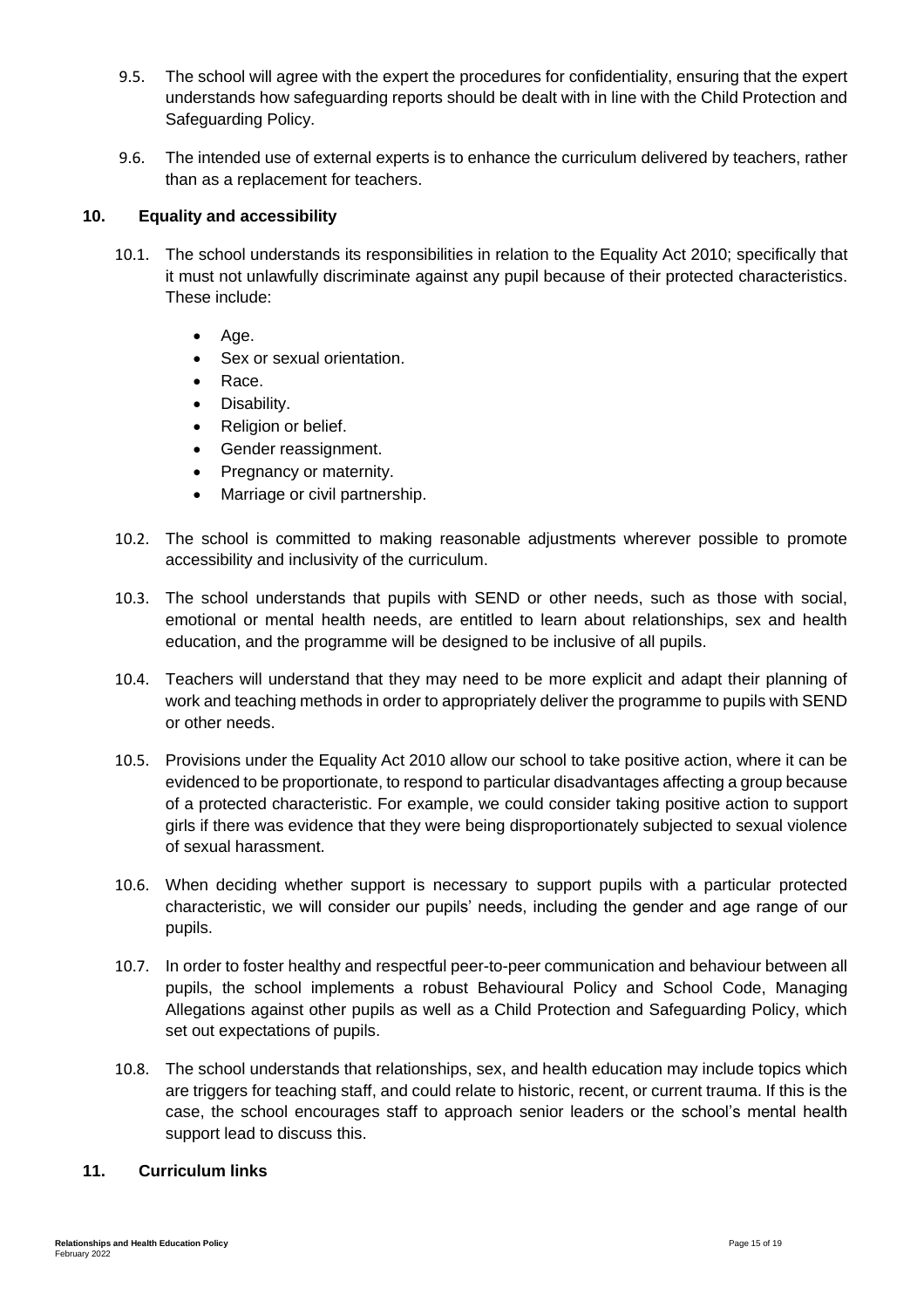- 11.1. The school seeks opportunities to draw links between relationships, sex and health education and other curriculum subjects wherever possible to enhance pupils' learning.
- 11.2. Relationships, sex and health education will be linked to the following subjects in particular:
	- **Science** pupils learn about the main external parts of the body and changes to the body as it grows from birth to old age, including puberty
	- **Computing and ICT** pupils learn about e-safety, including how to use technology safely, responsibly, respectfully and securely, how to keep personal information private and how to access help and support
	- **PE**  pupils explore various physical activities, are physically active for sustained periods of time, engage in competitive sport and understand how exercise can lead to healthier lifestyles
	- **Social Emotional Aspects of Learning (SEAL)** links the whole community together with themes: New Beginnings, Getting on and Falling Out, Going for Goals, Good to be me, Relationships and Changes which provides units of work ensuring consistent vocabulary and understanding throughout the school

#### <span id="page-16-0"></span>**12. Withdrawing from the subjects**

- 12.1. Relationships and health education are statutory at primary and parents **do not** have the right to withdraw their child from the subjects.
- 12.2. As sex education is not statutory at primary level, other than what must be taught as part of the science curriculum, parents have the right to request to withdraw their child from all or part of the sex education curriculum.
- 12.3. The headteacher will discuss the request with the parent and, if appropriate, their child, to ensure that their wishes are understood and to clarify the nature and purpose of the curriculum.
- 12.4. The headteacher will discuss with the parent, the benefits or receiving this important education and any adverse effects that withdrawal may have on the pupil – this could include, for example, social and emotional effects of being excluded.
- 12.5. The headteacher will keep a record of the discussion between themselves, the pupil and the parent and put it on CPOMS.
- 12.6. The headteacher will grant a parent's request to withdraw their child from sex education, other than the content that must be taught as part of the science curriculum.
- 12.7. The parent will be informed in writing of the headteacher's decision.
- 12.8. Where a pupil is withdrawn from sex education, the headteacher will ensure that the pupil receives appropriate alternative education.

### <span id="page-16-1"></span>**13. Behaviour**

13.1. The school has a zero-tolerance approach to bullying. We aim to foster a culture based on mutual respect and understanding for one another.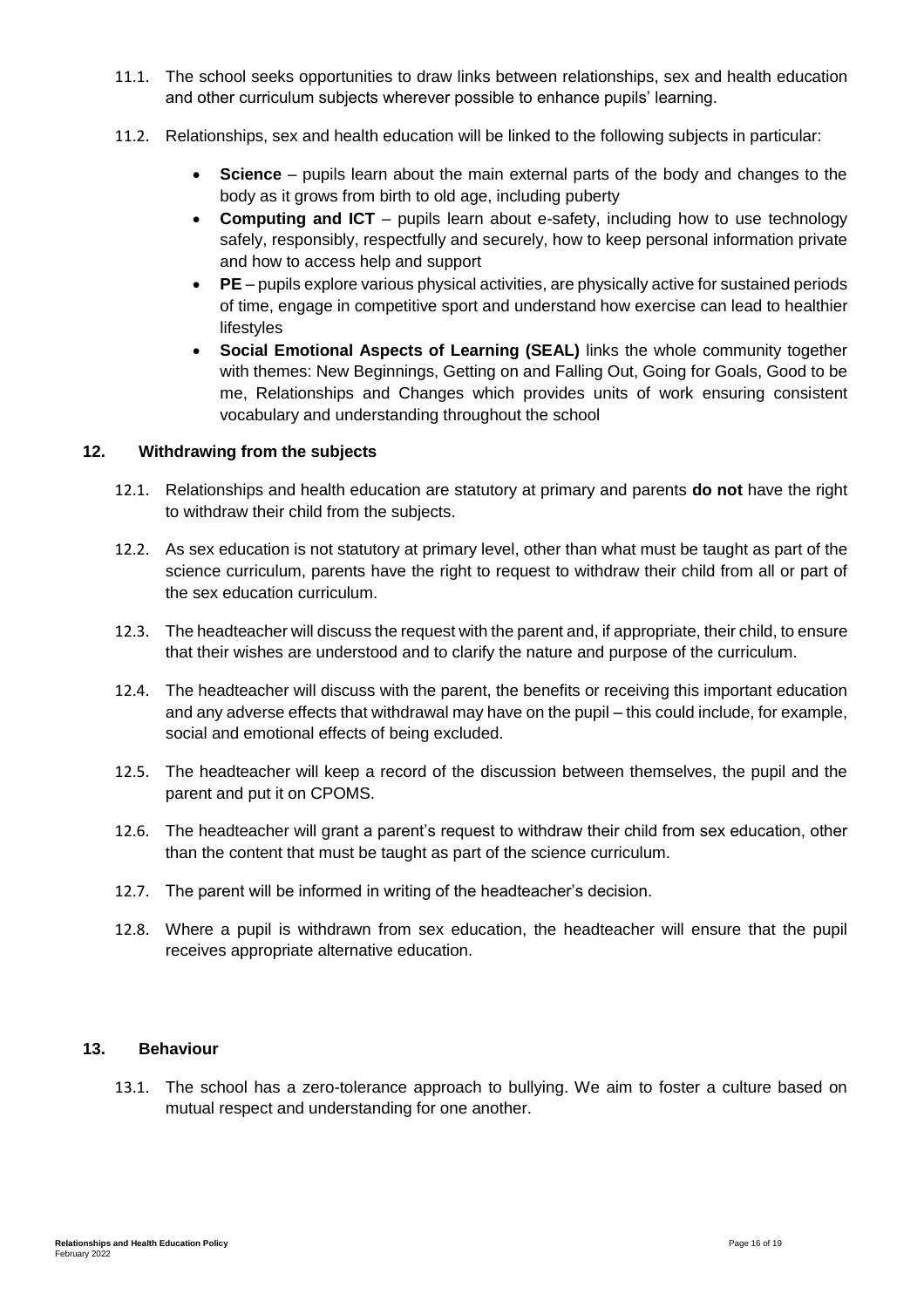- 13.2. Any bullying incidents caused as a result of the relationships, sex and health education programme, such as those relating to sexual orientation, will be dealt with as seriously as other bullying incidents within the school.
- 13.3. Any occurrence of these incidents will be reported to a member of school staff, who will then discipline the pupil once they are on school premises.
- 13.4. These incidents will be dealt with following the processes in our Behavioural Policy and Anti-Bullying Policy.
- 13.5. The headteacher will decide whether it is appropriate to notify the police or an anti-social behaviour coordinator in their LA of the action taken against a pupil.

#### <span id="page-17-0"></span>**14. Staff training**

- 14.1. All staff members at the school will undergo training regularly to ensure they are up-to-date with the relationship, sex and health education programme and associated issues.
- 14.2. Members of staff responsible for teaching the subjects will undergo further training regularly, led by the relationships, sex and health education subject leader, to ensure they are fully equipped to teach the subjects effectively.
- 14.3. Training of staff will also be scheduled around any updated guidance on the programme and any new developments, such as 'sexting', which may need to be addressed in relation to the programme.

#### <span id="page-17-1"></span>**15. Confidentiality**

- 15.1. Confidentiality within the classroom is an important component of relationships, sex and health education, and teachers are expected to respect the confidentiality of their pupils as far as is possible.
- 15.2. Teachers will, however, alert the headteacher or Deputy DSLs about any suspicions of inappropriate behaviour or potential abuse as per the school's Child Protection and Safeguarding Policy.
- 15.3. Pupils will be fully informed of the school's responsibilities in terms of confidentiality and will be aware of what action may be taken if they choose to report a concern or make a disclosure.
- 15.4. Any reports made during lessons, or as a result of the content taught through the curriculum, will be reported to the DSL and handled in accordance with the Child Protection and Safeguarding Policy.

#### <span id="page-17-2"></span>**16. Monitoring quality**

- 16.1. The relationships, sex and health education subject leader is responsible for monitoring the quality of teaching and learning for the subjects.
- 16.2. The relationships, sex and health education subject leader will conduct subject assessments on a termly basis, which will include a mixture of the following:
	- Self-evaluations.
	- Lesson observations.
	- Topic feedback forms.
	- Learning walks.
	- Work scrutiny.